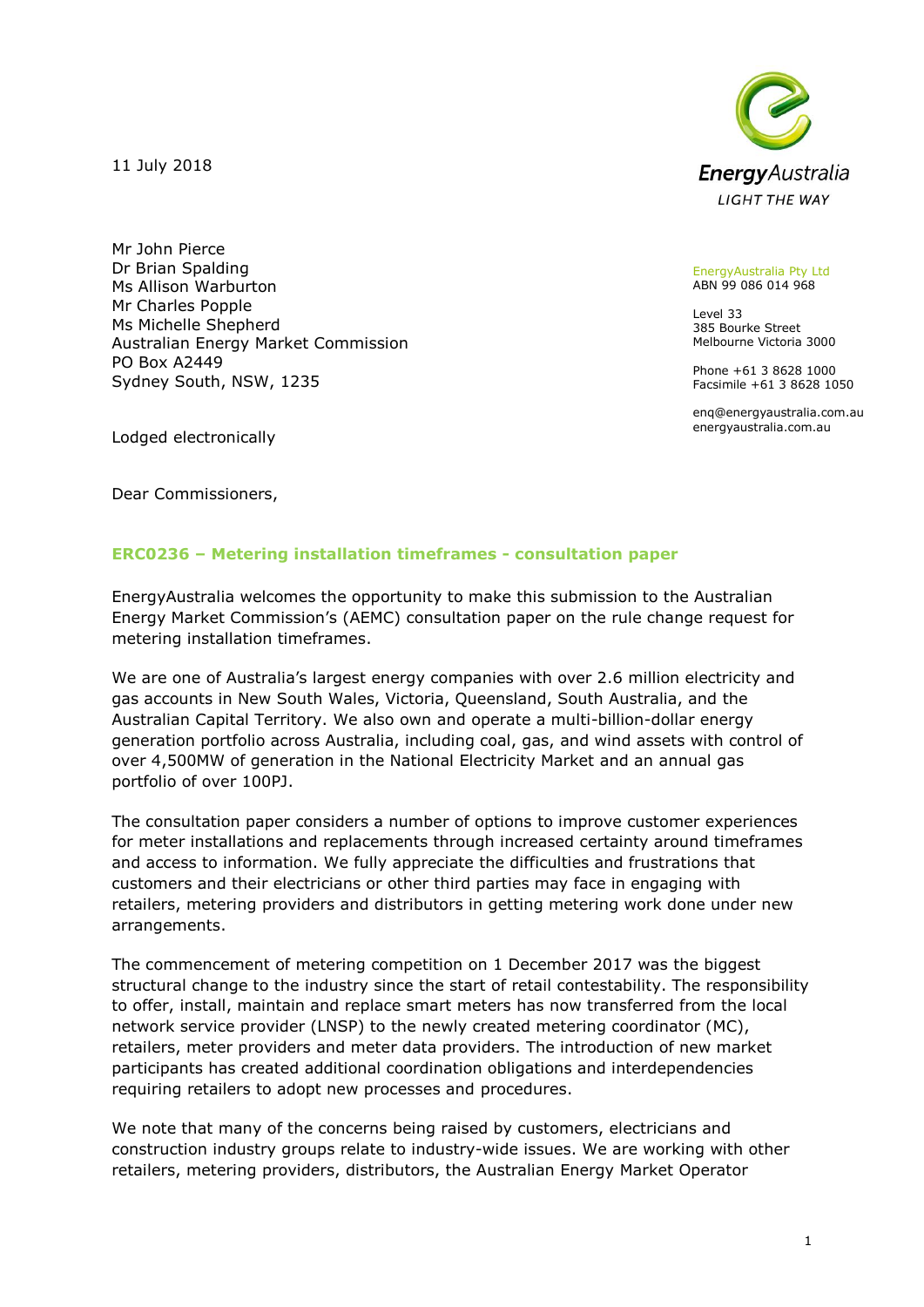(AEMO), the Australian Energy Regulator (AER), state regulators, and governments to solve these. These issues are not unexpected for a change of this nature and size. As a retailer, EnergyAustralia is involved in arranging and rescheduling this work many times every day. We also incur additional costs through inefficiencies and the need for multiple visits to some sites. EnergyAustralia is doing its best to minimise the impacts of delays and additional costs to customers and note that in most cases, EnergyAustralia is absorbing these costs and not passing them through.

We certainly strongly support and are actively working towards implementing measures to minimise the timeframes to install meters for customers; however, we do not support an obligation on retailers to install meters within a specified timeframe. The rule change request simplistically jumps to the solution that issues in this newly established part of the industry should be solved using the same type of regulations that applied to distributors in the past. In our view this is a regressive step that is not beneficial for customers or the industry. It will also not address the source of the delays and additional costs.

Retailers operate in a competitive market with significantly different characteristics and complexities. As such, to retain customers it is essential to maintain a high service level and provide good customer outcomes. The industry is only seven months into the new competitive arrangements from when requirements were transferred from LNSPs and there have been significant improvements in installation timeframes. However, regulatory requirements, distributor practices and underlying issues are still a major cause of the longer timeframes that have driven up customer complaints. These include: cooling-off periods; the requirement to update role ownership in industry systems before a meter exchange can be initiated; metering coordinators being prohibited from local reenergisation and de-energisations; isolation restrictions and multi-occupancy scenarios where there is a shared meter fuse; access to locked meter boxes; giving at least fourbusiness days' notice of a planned interruption, and; restrictions in most jurisdictions from using remote re-energisation and de-energisation.

We agree that there is always room for improvement. Customers should not be negatively impacted by meter installation delays. However, it is unclear to us how imposing new obligations around timeframes for new and replacement meter installations will provide better outcomes for customers. This obligation does not solve the underlying issues, listed above, for most meter installation delays. These delays are out of the control of retailers and their contracted metering partners.

An obligation to install meters within a specified timeframe will create additional complexities, adverse behaviours and hinder competition in this early stage. Rather than complicated new obligations, retailers require more flexibility under the rules to adapt to the changing needs of customers. We recognise that the AEMC prefers financial, incentive-based regulation, as opposed to prescriptive rules.<sup>1</sup> As such, we encourage the AEMC to consider the outcomes that matter most for all customers, not just regulatory rules or processes. Any distortionary impact of regulating metering installation timeframes needs to be considered and outcomes should align the commercial incentives

-

<sup>1</sup> [https://www.aemc.gov.au/sites/default/files/content//Applying-the-energy-market-objectives-for](https://www.aemc.gov.au/sites/default/files/content/Applying-the-energy-market-objectives-for-publication.pdf)[publication.pdf,](https://www.aemc.gov.au/sites/default/files/content/Applying-the-energy-market-objectives-for-publication.pdf) pg.13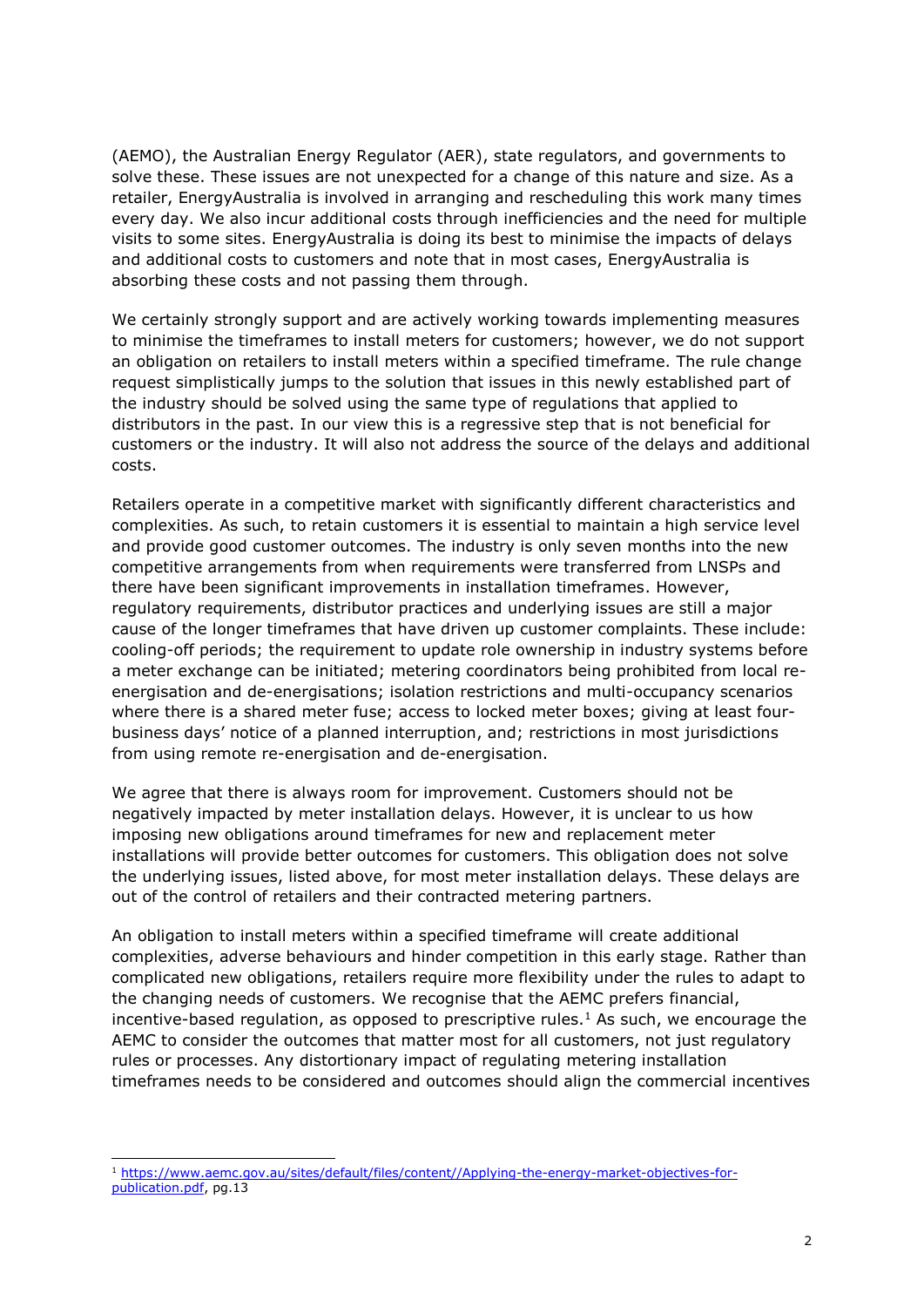on retailers with interests of customer outcomes. That is – allowing retailers to provide metering services to customers in the way they wish to be engaged.

Our submission addresses the questions outlined in the consultation paper.

# **1. Requirements for meter installation timeframes**

EnergyAustralia considers that imposing new regulatory timeframes on new connection and meter exchanges would increase costs and inefficiencies as MC's would have less flexibility in managing resources. Instead, we believe, it is more important to:

- Allow retailers/MC's who already have good practices to continue to do what they are doing, while uplifting the practices of other retailers.
- Provide retailers/MC's more flexibility under the rules to adapt to the changing needs of customers.

This would better promote more efficient and beneficial metering outcomes, that are in the long-term interests of customers.

## **1.1.The cost and benefits to customers of imposing installation timeframes**

As metering is now a competitive market, any regulatory response should not provide a disincentive to retailers from innovating and providing a quality of service matching customer expectations. As such, we recommend that the AEMC undertake a cost benefit analysis as part of its determination to consider: 2

- If the rule change promotes or hinders competition.
- If the rule change will achieve efficient outcomes.
- If the rule change promotes customer choice.
- If the rule change provides clarity of obligations.

Other relevant questions to consider when deciding how to draft any new rule include:

• If the rule change will achieve safe outcomes.

-

- How to ensure that obligations are effective and are placed on the party or parties responsible.
- What occurs when there are valid reasons why the obligations cannot be met.
- What compliance activities parties must undertake to demonstrate compliance with any new rules and if this minimises overheads.

Connecting new supply needs to be timely as this is critical to customers whether it affects their home or business. A new connection process is different from a meter exchange in that a request can be initiated and a national metering identifier (NMI)<sup>3</sup> allocated weeks or months in advance of the installation of the meter. Customers or builders often request a new connection well in advance of the date they need the power

<sup>&</sup>lt;sup>2</sup> AEMC approach to analysis of a rule change, [https://www.aemc.gov.au/sites/default/files/content//Applying](https://www.aemc.gov.au/sites/default/files/content/Applying-the-energy-market-objectives-for-publication.pdf)[the-energy-market-objectives-for-publication.pdf,](https://www.aemc.gov.au/sites/default/files/content/Applying-the-energy-market-objectives-for-publication.pdf) pg.13

 $3$  A NMI provides a unique identifier for each connection point within the National Electricity Market. It provides an index against which other essential data can be managed and is crucial to the accurate management of customer registration, customer transfer, connection point change control and data aggregation and transfer.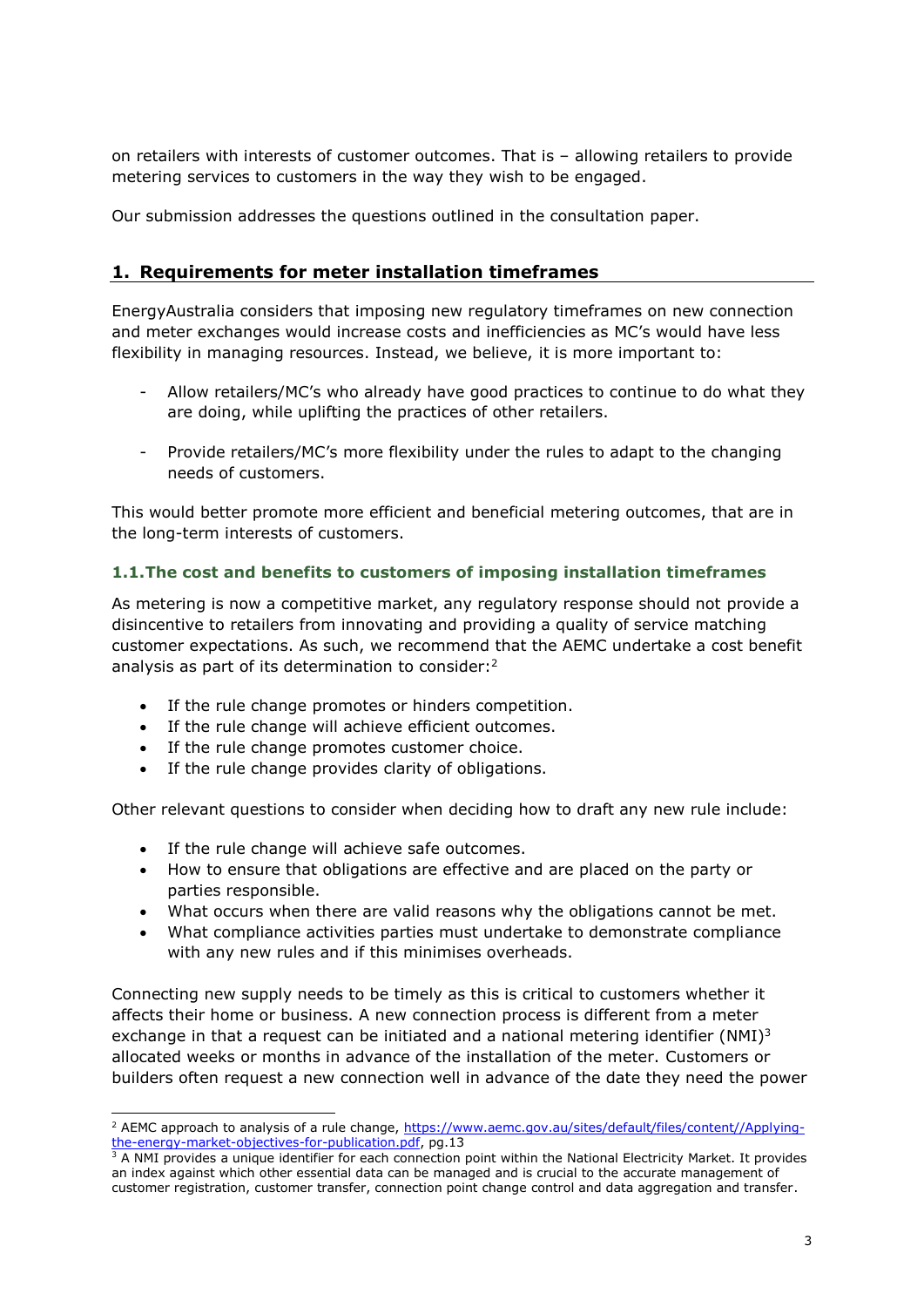to be on. In addition, many new connections require the distributor to connect a supply line at the site. Once this is done, a meter can typically be installed within a relatively short time.

However, for meter exchanges, while a regulated timeframe provides better certainty to customers, it doesn't guarantee that the meter will be installed within that timeframe. Informing a customer of their right to have a meter installed within a specified timeframe may lead to unrealistic expectations and increased complaints, particularly where the customer may be required to engage an electrician to fix any defects with a meter board so that metering providers can access the meter safely. There are often also situations where the work needs to be rescheduled – either at the request of the customer or the metering provider (e.g. bad weather or no access) or the metering provider can't do the work first time around due to safety reasons (e.g. customer defective wiring or asbestos). Imposing a regulated meter installation timeframe in these cases does not provide any benefit to the customer, rather it is likely to cause more angst.

We consider that the underlying reason for meter installation delays should be addressed. These include:

- The metering provider has no authority, insufficient equipment, knowledge or personnel to isolate the electricity supply at site.
- The metering provider cannot isolate the electricity supply at the site safely or without affecting other customers who may not yet have been notified about an interruption to supply (the latter often occurs due to shared fusing).
- No room on switchboard for the new meter.
- Customer electrical defect.
- Occupant at the site stops works from progressing.
- Unsafe meter board asbestos or a meter board that has been tampered with.

Being unable to isolate the electricity supply at the site is the main reason why metering installations are being delayed for EnergyAustralia's customers in New South Wales, particularly if our customer's meter runs on a shared fuse with other customers. This typically occurs in apartment complexes, and is not usually known until a meter provider first visits the site because some distributors have informed us they do not hold records of where these sites exist. The situation is even more complicated in that the other customers will almost invariably not have been notified of a supply interruption and in most cases other customers affected will have different retailers. Therefore, EnergyAustralia can't isolate our customer's site and the work can't be completed on the first visit. We are not presently permitted to interrupt the supply of customers to other retailers.

## **1.2. Appropriate timeframe for the replacement of malfunctioning meters**

EnergyAustralia supports extending the timeframes in which malfunctioning meters must be repaired or replaced from ten business days to 20 business days. Due to the regulatory requirements not being revised with the changes in role responsibilities, replacing a faulty meter within 10 business days is unlikely to be feasible, as demonstrated in **Table 1**. Although, the streamlining of some processes and the removal of objection periods (which typically have a 24-hour turnaround) could potentially result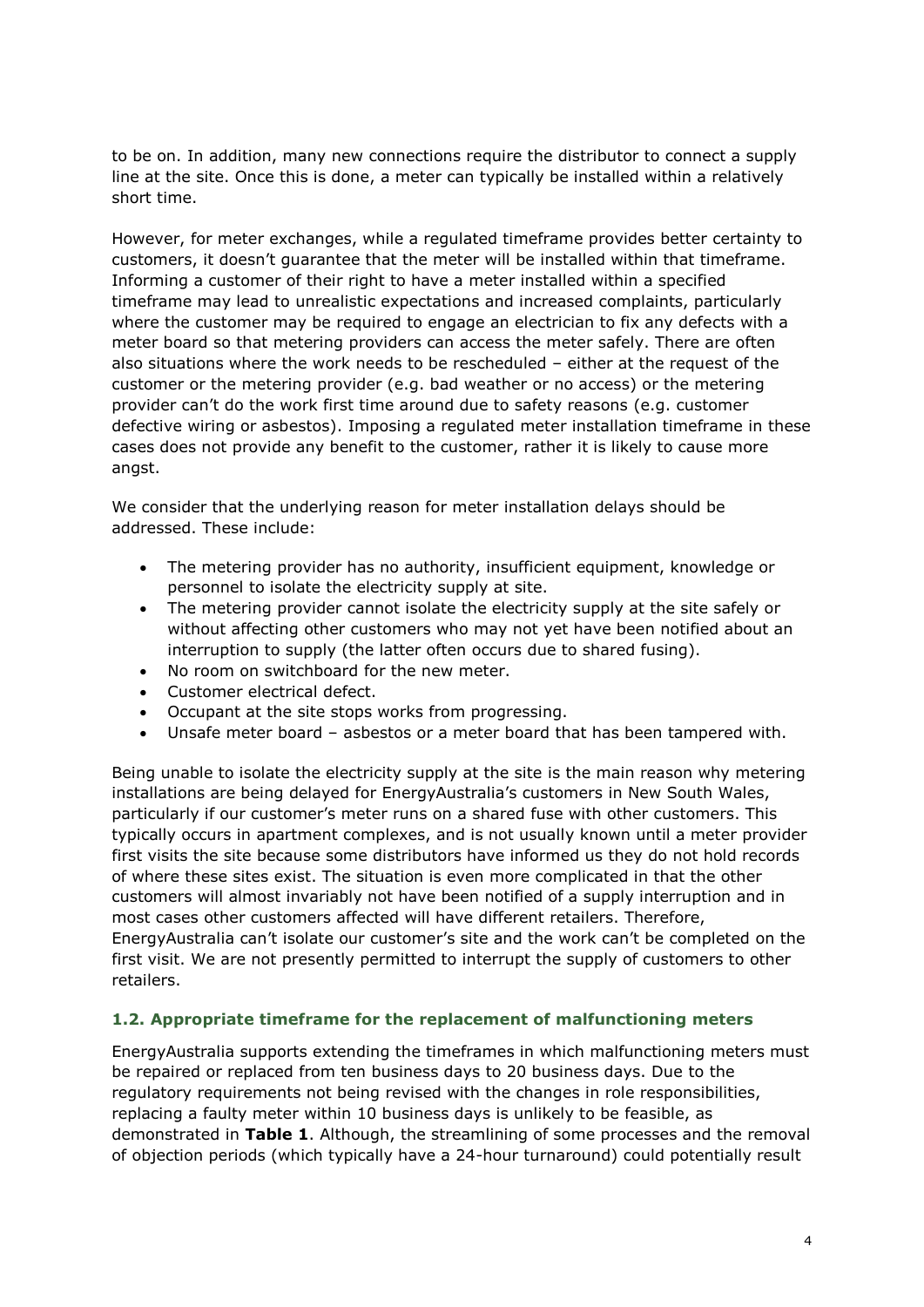in a faster install time. These changes would require consultation to amend the procedures, and potentially the rules.

| Timeline (business day) | Action                                                   |
|-------------------------|----------------------------------------------------------|
| Day $1$                 | FRMP is notified of a metering installation fault        |
| Day $2:$                | FRMP nominates a MC for the site                         |
| Day 3                   | Objection period for MC appointment                      |
| Day 4                   | FRMP appoints MC for the site                            |
| Day 5                   | MC/FRMP appoints a metering party for site               |
| Day 6                   | Objection period for metering party appointment          |
| Day 7                   | MC initiates a meter exchange request                    |
| Day 8-9                 | MC schedules the work                                    |
| Day $9-14 +$            | A planned interruption notification is issued. Can take  |
|                         | longer depending on how notice is provided.              |
| Day $14 +$              | Metering party replaces meter. It may be later depending |
|                         | on when the metering party can schedule the replacement  |
|                         | after the four-business days.                            |

# **Table 1: Typical example of time line to replace a faulty meter**

### **1.3. Preconditions to be met before timeframes commence**

Each metering job is different and timeframes will depend on external factors such as, the job being done; geographical location; how long a customer takes to respond or fix a defect and the distributor accepting or scheduling appointments, allocating a NMI or turning up to appointments at the agreed times.

EnergyAustralia supports a national approach to regulation and any rule change will need to consider the jurisdictional differences such as the Accredited Service Provider scheme in New South Wales, and that market transactions occur outside the AEMO B2B hub in South Australia. Taking a one size fits all approach, including to geographical location, to the obligation to install meters within a specified timeframe will lead to unintended consequences. EnergyAustralia tries its best to provide timely services to customers in remote locations. However, we note that it is more cost-effective for customers overall if we have some flexibility to batch jobs together. If regulations are much more difficult or costly for retailers to comply with in remote locations, then this could lead to retailers becoming unwilling to offer services to customers in those areas or offer them at prices that reflect the cost to serve. The lack of scale economies is another example of the difference between contestable service providers and distributors that we feel has not been adequately considered. On balance, we believe the best overall solution for customers is to allow flexibility in scheduling of work.

We do not support the approach of prescriptive pre-conditions nor the concept of a 'trigger point' for when a timeframe starts. It will be difficult to recognise the delays leading up to the 'trigger point', the valid reasons and the entities responsible for why timeframes couldn't be met. This complexity may result in extremely costly administration burden when retailers and metering providers are trying to demonstrate compliance with the new rule. It also may add further confusion and need for additional interactions or transactions with customers and electricians to confirm or set the 'trigger point'. If the rule change is made, we strongly urge the AEMC to consider the different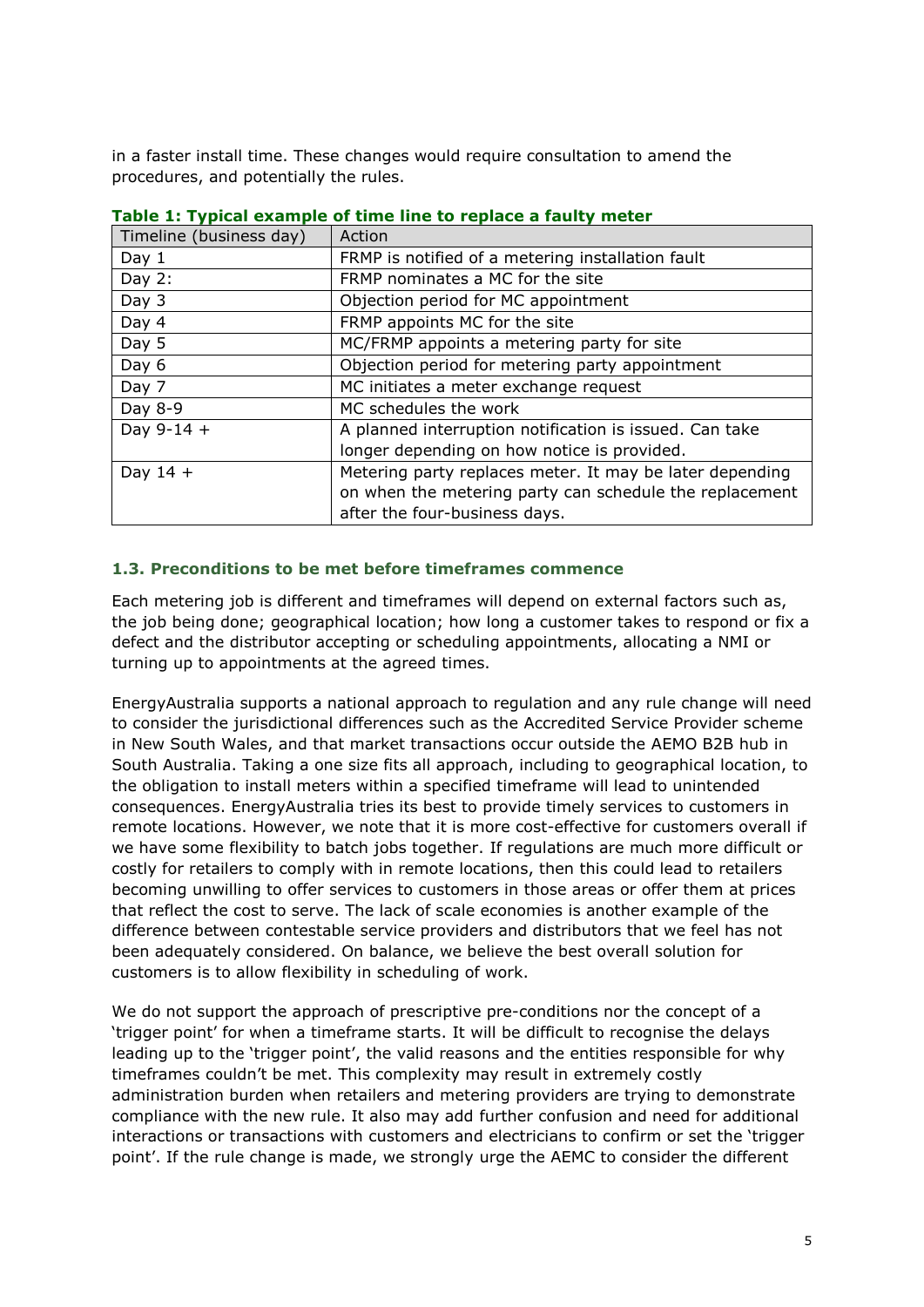ways it will impact customers, electricians and industry participants and in terms of safety, costs and inefficiencies.

Instead, measures should be considered that improve the meter installation process including better co-ordination and requirements to use the AEMO B2B hub rather than imposing restrictive timelines. Meeting prerequisites, and obtaining notices from a suitably qualified electrician will be complexed and highly variable by job type. As previously stated there are a number of reasons why meter installations can be delayed. Many of these issues are conflated in customer complaints about metering delays.

## **1.4. How best to address meter installation timeframes**

The question we believe the AEMC should be addressing is how best to deliver timely metering installation outcomes without simultaneously imposing unnecessary regulatory administrative and operational costs, which ultimately flow through to customers. Any regulatory requirement should instead be set at a minimum standard, in such a way that incentivises retailers to perform rather than creating an adverse outcome such as metering work being undertaken late in the regulatory time period. For example, if an installation could be completed within two days, a specified timeframe may now mean the work could be pushed out to the six business days. At a high level we suggest that the AEMC should:

- Provide a high-level approach which meets the intent of the proposal and allows retailers who already have good practices to continue to do what they are doing, while uplifting the practices of other retailers. This will help to ensure energy retailers install meters in a more consistent way.
- Allow a clear, transparent and streamlined approach between AER, AEMO, distributors, MCs and retailers around any approvals, reporting, audit and enforcement activities that may be required, and ensure that these activities don't create excessive red tape.
- Ensure that any changes are fully assessed to ensure the costs do not outweigh the benefits.

Should the AEMC decide to take a more prescriptive approach to the rule change we caution against a specified timeframe of six business days. The suggestion of six business days has not been fully considered against the new metering arrangements. This number is based on the obligations for South Australia Power Networks for connecting a customer – the physical link to the distribution network, not hanging a meter. It is unreasonable to take obligations that were on distributors in one jurisdiction and apply these obligations to retailers nationally.

If a set timeframe must be applied, we suggest a more realistic timeframe would be ten business days from when a distributor provides notice through the AEMO B2B hub that the supply line is connected, and the site is safe and ready (and any distributor who does not currently use the B2B hub for this purpose, must be required to change their approach). Further consideration is needed on what safe and ready means and who determines this. A metering provider may go to a site to install a meter but find that a customer needs to fix a defect before the install can take place – would this mean the 'trigger point' starts again? Any other 'trigger points' will be difficult to monitor or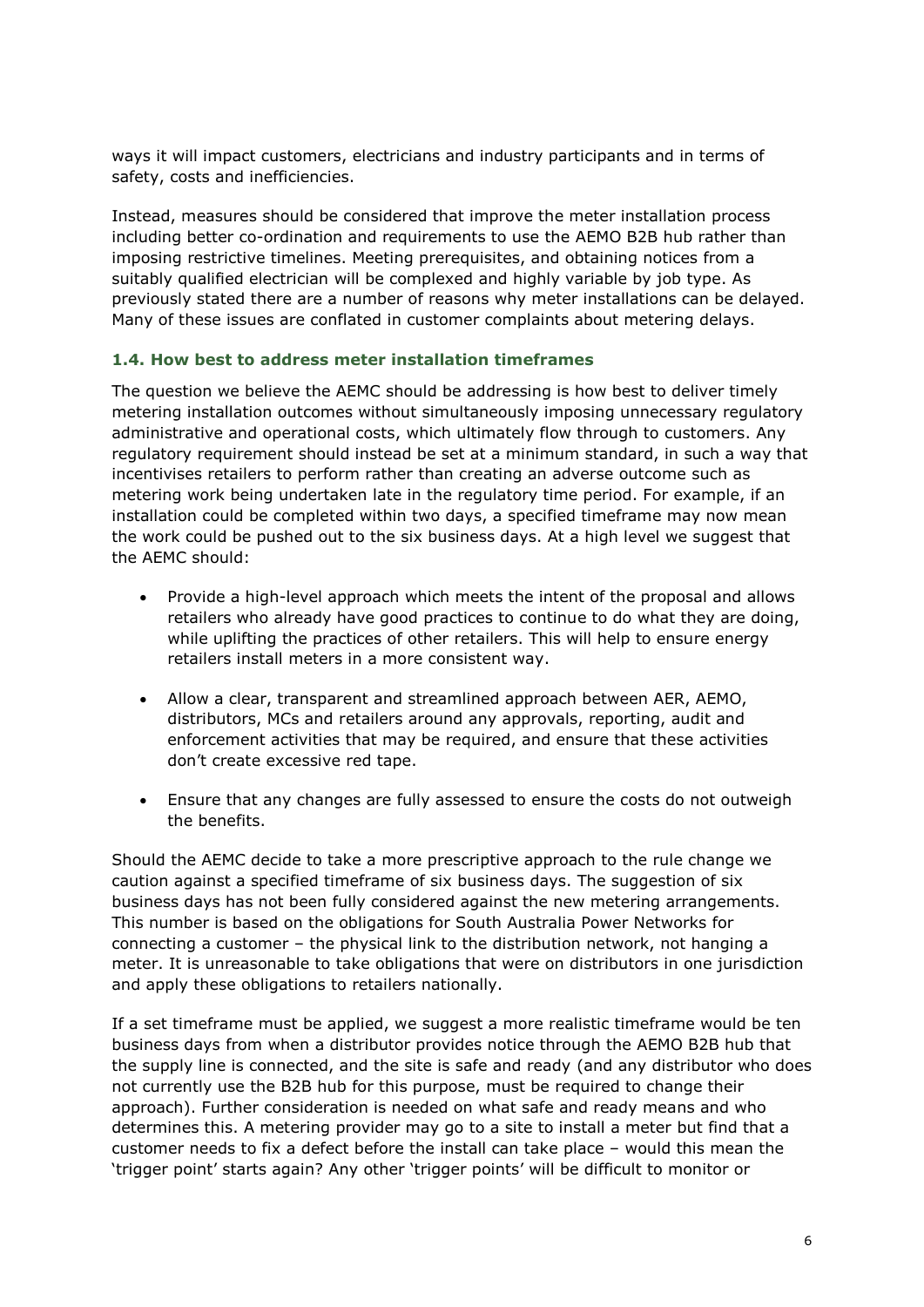recognise who is responsible for the delay leading up to this point as the responsibility can change through the job. We consider that this will introduce a level of complexity for the AER to monitor to determine if best endeavours were undertaken.

Any obligation should be on the MC, retailers and distributors. Where a distributor is required to be on the premises at the same time as the metering provider, in most cases the MC can't schedule an appropriate time with the distributor. While, the distributor will provide a window, for example in the afternoon, this means the metering provider has to waste time waiting on the distributor. Distributors should be required to support quick and low-cost metering works where a retailer/metering provider needs to engage a distributor to complete a meter installation. This will allow for cost effective delivery of meter exchanges and installations and provide better customer outcomes.

## **2. Potential measures to improve the meter installation process**

EnergyAustralia strongly supports the proposal that customers should be able to agree with a retailer an alternative date for a planned interruption, even if this falls within the minimum four-day notification period.

## **2.1. Shorter Planned Interruption notices**

Currently, if a customer requests an interruption to be carried out before the end of the four-business day minimum notification period, retailers are not able to accept the customer's preferred arrangements without breaching the rules. The issue arises with the definition of 'retailer planned interruption' in s.59B of the NERR, which refers to 'an interruption' and, therefore, doesn't distinguish between an interruption initiated by the retailer and an interruption initiated by the customer.

That is, if a customer initiates their own supply interruption, or engages their electrician to perform non-metering works, their electrician is not required to provide four-business days' notification before the work commences. Yet when metering works are required, the customer and metering provider are restricted by the rules.

Not being able to be flexible with customer appointments is creating poor experiences and confusion for customers by causing unnecessary delays in installation processes. This is leading to customers registering complaints with us and energy ombudsmen due to regulatory restrictions hindering the installation of a meter within a shorter timeframe. If a customer calls an electrician around to replace a power point, their power is turned off immediately, they don't need notification four-business days in advance. Customers often do not understand why this is different for metering works.

Any job that is not able to be completed at the first scheduled appointment (for example where additional work is required or inclement weather) is subject again to the requirement for a retailer planned interruption notice, regardless if the job could be performed in a short timeframe and the customer agrees to this. There are instances where changed circumstances necessitate an agreed alteration in appointment, including:

• Two days before scheduled work the customer requested a change of date which better suited their schedule. A technician was available to complete the work but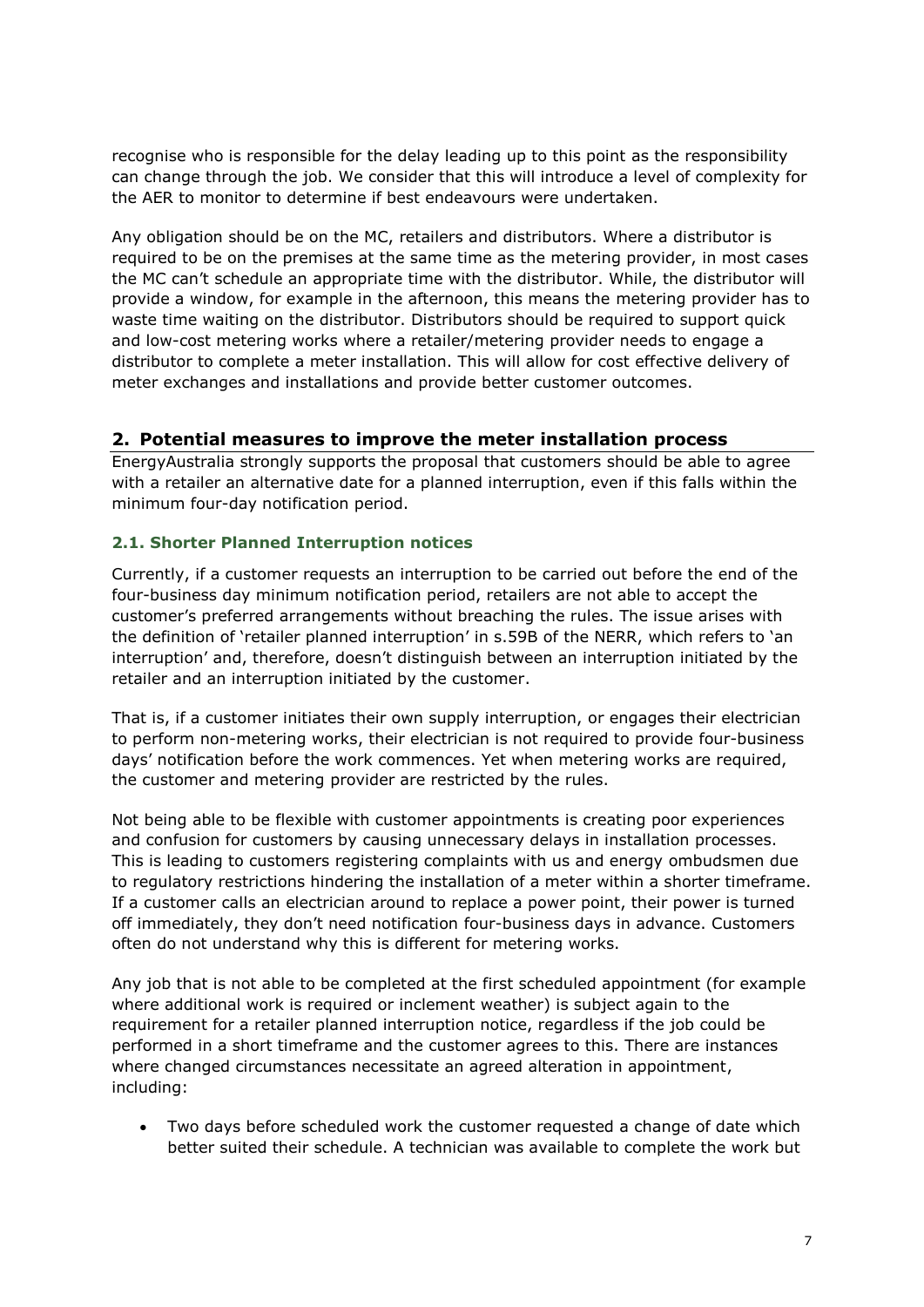as the date was within the required four-business day notification requirement this could not occur.

- A customer had a solar installer ready to install their solar panels in the next few days. They were not told that they required a new meter. The customer urgently contacted EnergyAustralia to perform the meter installation on the same day as the solar panels so they only had to stay home from work on the one day. EnergyAustralia was unable to do this as it was within the required four-business day notification requirement.
- A customer contacted EnergyAustralia to change the appointment date to an earlier date. As the meter exchange was at their holiday house, they were only available to provide access at a particular date and time. But this date was prior to the required four-business days' notification.
- Work was unable to be completed at a customer's premises due to heavy rain. The technician was available to complete the work the following day but EnergyAustralia was required to provide the customer with another four-business days' notification.

To avoid these issues, a customer should have the option to agree with their retailer an alternative date for a planned interruption, even if this falls within the minimum fourbusiness day notification period. A record of the account holder/s agreement should be retained in a format, and include information that allows the AER to be able to verify this if necessary.

Additionally, as long as robust processes are followed, we consider that this flexibility should also apply to life support customers who request a planned interruption within the minimum notification period. We understand that energy ombudsmen have received complaints related to life support customers and the inflexibility of retailers not being able to install new meters earlier. Changing this rule is consistent with good customer service and similar regulated energy industry processes and will enable us to deliver better outcomes in metering installation for customers while continuing to provide customer protections

#### **Greater benefits to customers**

The benefits to customers from allowing flexibility around this rule primarily arise from affording customers greater discretion to coordinate the preferred timing of their planned interruption for the installation of the meter.

This will also contribute to the achievement of the National Electricity Objective and the National Energy Retail Objective by supporting effective delivery of metering services to consumers. It will promote the efficient provision of energy services as we will be able to undertake more efficient processes in co-ordinating metering works leading to reduced costs. Additionally, providing customers with better control over the management of a planned interruption associated with a meter replacement is likely to result in better customer engagement and mitigate any negativity or confusion associated with the introduction of advanced meters.

It will also encourage efficient and lower cost meter replacement services, as MCs can coordinate several installations in the most efficient geographical sequence. In most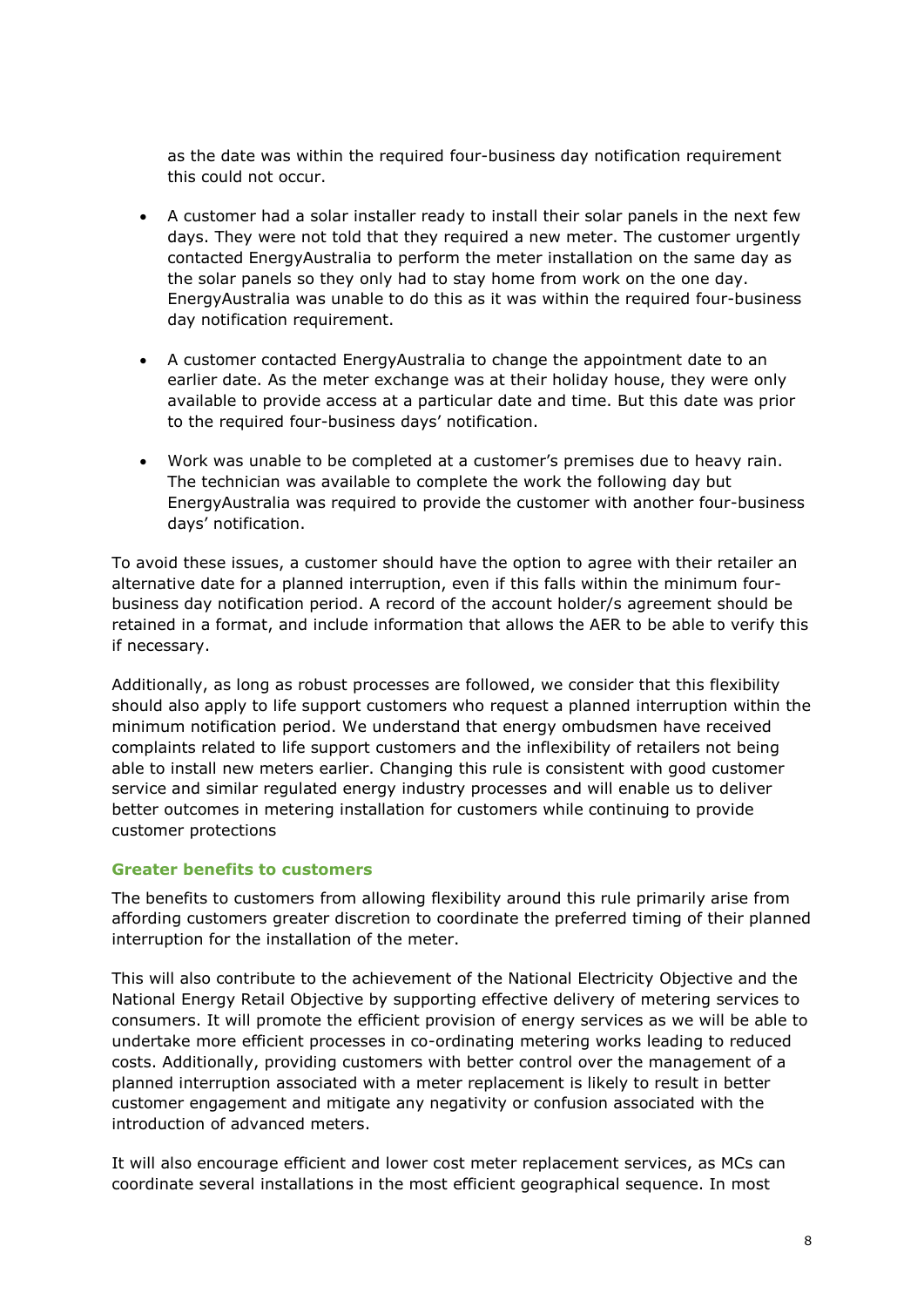cases, power supply is only interrupted for a short period of time and most jobs can be completed when the customer is not home so the customer impact is usually minimal. If a customer cancels an installation, the most efficient response would be for the MC to schedule another job within the same geographical proximity subject to the customer's consent. If it is convenient for both the customer and the technician, the job can be undertaken at short notice.

## **2.2. Customer notification process for new meter deployments**

We support customers making informed decisions about whether to accept a new meter as part of a pro-active deployment. However, we consider that the opt-out notification processes could be streamlined. Currently, retailers are required to provide two written notifications to the customer – the first no earlier than 60 days, the second no later than 15 days before the installation. This process must be followed even if the customer has given their consent. We would encourage the AEMC to consider a more flexible approach to this requirement. For example, requiring retailers to provide only one notification informing the customer of their right to opt-out, no earlier than 30 days before the installation.

## **3. Other issues related to planned interruption notices**

## **3.1. 24-hour phone enquiry line**

EnergyAustralia supports the removal of the requirement for a 24-hour phone enquiry line. In the event a customer loses power supply (which is an emergency, not an enquiry), the most common reason is a distribution network issue, which is why the rules mandate the relevant distributor's 24-hour number as the emergency contact number on the customer's bill. Emergencies rarely relate to metering or life support needs and we have seen no evidence to support a significant customer need to contact retailers to discuss metering outside of normal business hours. 24-hour numbers are unnecessary for enquiries and would add substantial costs with no clear benefit. If there is an emergency, distributors, who are set up to handle emergency calls at all hours due to network outages and incidents, remain best placed to respond. Also, distributors and retailers generally have agreements that distributors will bypass customers' meter, where safe, and if this enables the customer's supply to be restored earlier. This arrangement could potentially be formalised in the rules.

## **3.2. Planned interruption for large customers**

EnergyAustralia supports flexibility around notification requirements. Given the sensitivity of the loss of supply to large customers, we typically set up an appointment time to ensure that any supply interruptions occur when most suitable for our customers. As such, we do not consider that a planned interruption notice is necessary for large customers as it only functions as an administrative requirement.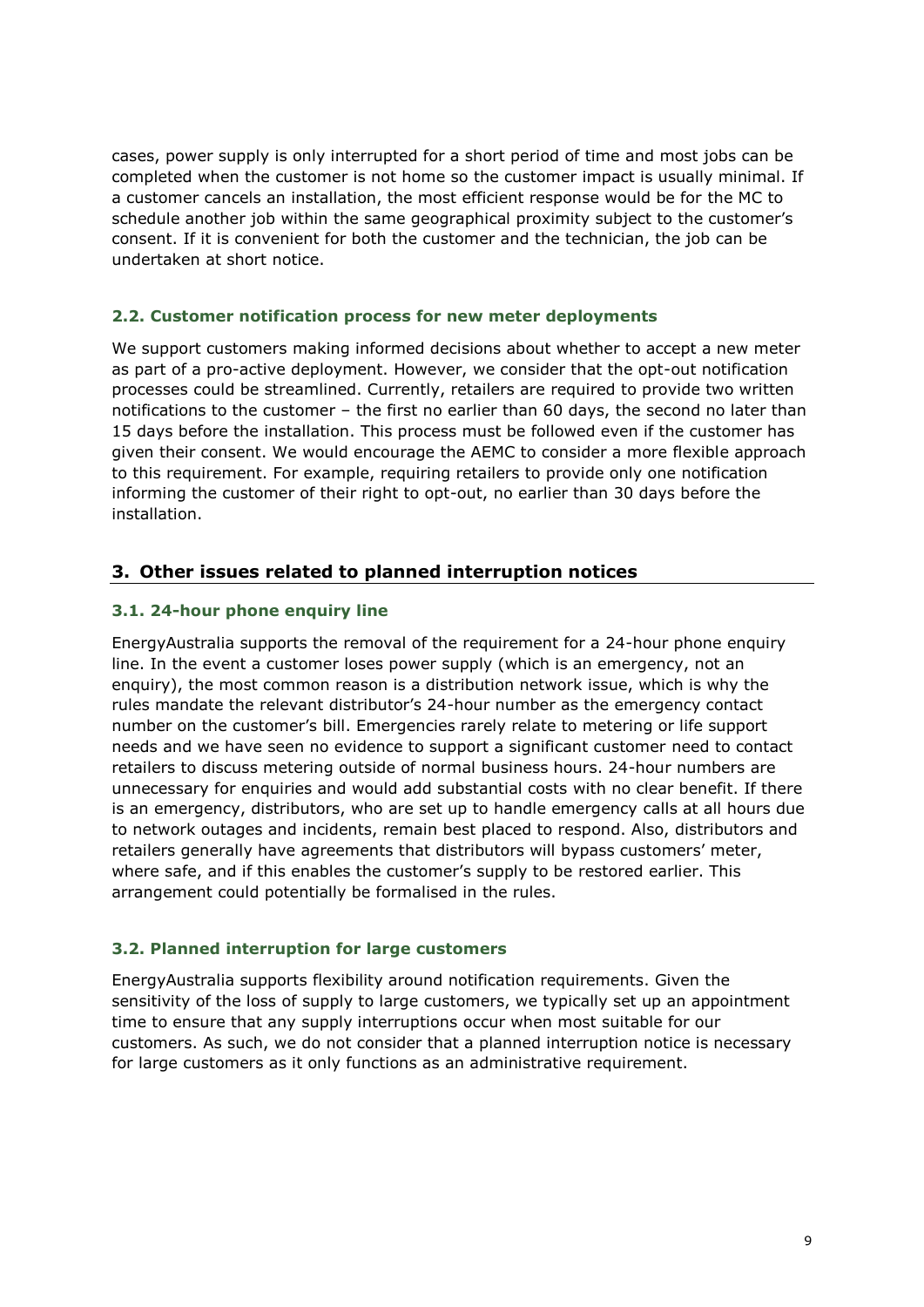## **3.3. New information in considering these issues**

#### **Multi-occupancies**

Multi-occupancies are the sites where the meter installations have shared-fusing, for example apartment blocks. One of the biggest challenges for these sites is the need to coordinate between all customers, as customers could experience multiple interruptions as individual meters are changed at different times. We are working with other industry participants to design and implement solutions to address this issue. It is not yet clear what the optimal solution is due to the complexities that arise in the field. The solution/s must minimise customer delays, number of interruptions and be more cost effective for retailers (and ultimately customers). This may require either rule changes or agreements between all parties in each network area.

## **Role of distributors**

In making any changes to metering rules the AEMC should consider the role of the distributor in ensuring that meters are installed in an acceptable timeframe. Distributors are in unique positions in that they should have records of the conditions of their meters, wiring configurations and supporting infrastructure (i.e if there is an isolation point where multiple customers share a single fuse).

Additionally, there are occasions where the lack of co-ordination or reluctance from distributors to assist are causing metering delays. For example, some meter boxes are locked which prevents access for metering providers. Distributors have indicated reluctance to provide master keys to metering providers, preventing access to many sites. This is often the case in apartment blocks where meters are locked away in a room. Some distributors have also imposed significant and unregulated fees on retailers to perform isolations for multi-occupancy premises. This has been reported to the AER, however, as yet is unresolved. We are working with other participants to require distributors to:

- Provide more transparent information around meters and supporting infrastructure so metering providers can better manage customer expectations.
- Provide clarity of work practices to be used where appropriate.
- Charge reasonable fees in the event they are required to assist with the provision of metering services.
- Potentially to work with us to implement new processes or protocols to minimise customer impacts.

## **4. Summary**

It is not clear that placing an obligation on retailers and metering providers that replicates obligation on distributors is a suitable approach to minimising meter installation timeframes for customers. If the rule change proceeded as per the request, there is also likely to be an increase in costs that will be passed on to customers, and in some cases would result in more customer confusion and possibly a lack of competition in rural and regional areas.